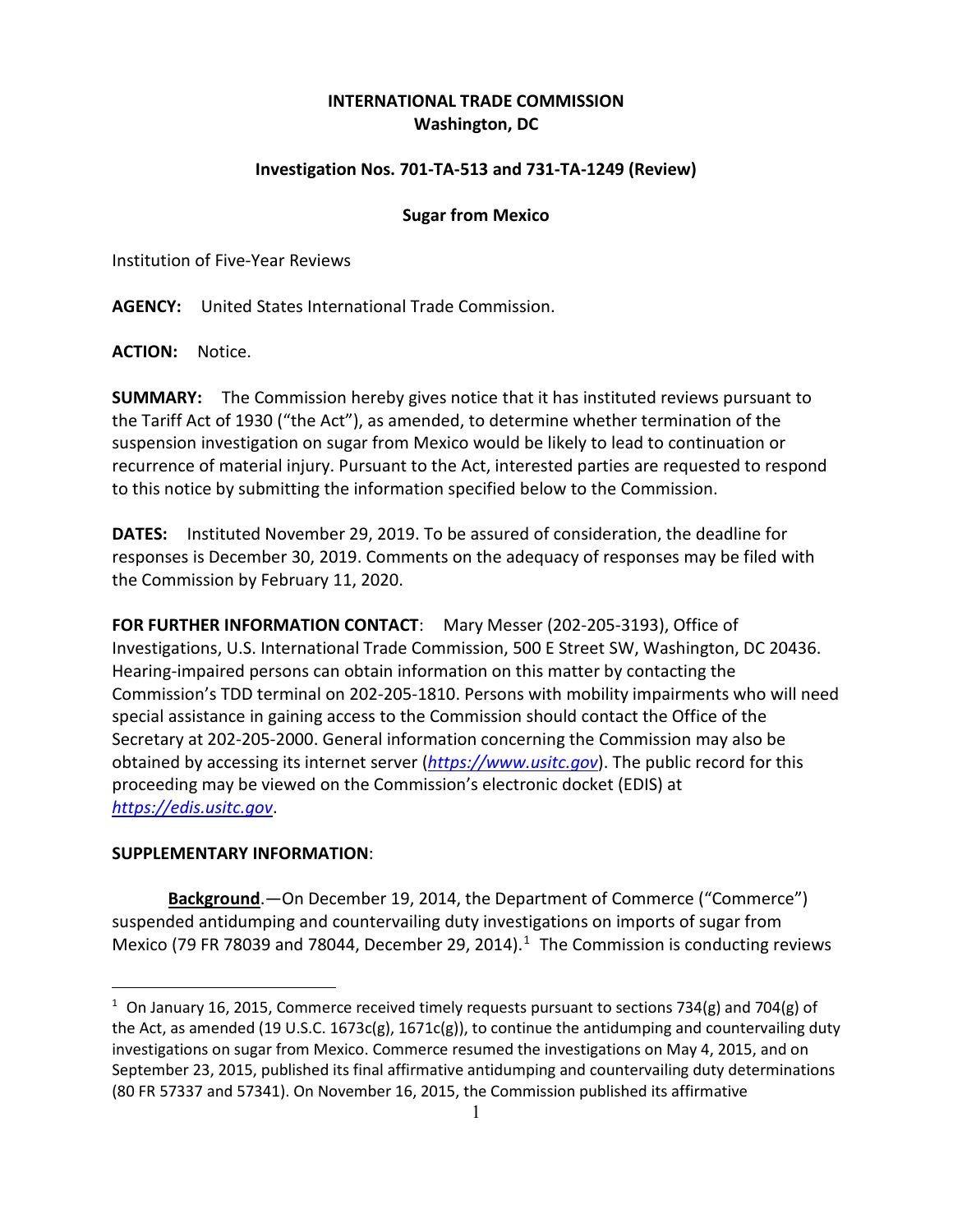pursuant to section 751(c) of the Act, as amended (19 U.S.C. 1675(c)), to determine whether termination of the suspended investigations would be likely to lead to continuation or recurrence of material injury to the domestic industry within a reasonably foreseeable time. Provisions concerning the conduct of this proceeding may be found in the Commission's Rules of Practice and Procedure at 19 CFR Parts 201, Subparts A and B and 19 CFR Part 207, Subparts A and F. The Commission will assess the adequacy of interested party responses to this notice of institution to determine whether to conduct full or expedited reviews. The Commission's determinations in any expedited reviews will be based on the facts available, which may include information provided in response to this notice.

**Definitions**.--The following definitions apply to these reviews:

- (1) *Subject Merchandise* is the class or kind of merchandise that is within the scope of the five-year reviews, as defined by Commerce.
- (2) The *Subject Country* in these reviews is Mexico.
- (3) The *Domestic Like Product* is the domestically produced product or products which are like, or in the absence of like, most similar in characteristics and uses with, the *Subject Merchandise*. In its original determinations, the Commission defined a single *Domestic Like Product* consisting of all sugar that is coextensive with Commerce's scope.
- (4) The *Domestic Industry* is the U.S. producers as a whole of the *Domestic Like Product*, or those producers whose collective output of the *Domestic Like Product* constitutes a major proportion of the total domestic production of the product. In its original determinations, the Commission defined the *Domestic Industry* as all U.S. producers of sugar within Commerce's scope, including sugarcane and sugar beet farmers/growers, as well as cane millers, cane refiners, and sugar beet processors, but did not include one firm because it did not engage in sufficient production-related activities.
- (5) The *Order Date* is the date that the investigations were suspended. In these reviews, the *Order Date* is December 19, 2014.
- (6) An *Importer* is any person or firm engaged, either directly or through a parent company or subsidiary, in importing the *Subject Merchandise* into the United States from a foreign manufacturer or through its selling agent.

**Participation in the proceeding and public service list**.--Persons, including industrial users of the *Subject Merchandise* and, if the merchandise is sold at the retail level, representative consumer organizations, wishing to participate in the proceeding as parties must

 $\overline{a}$ 

determinations (80 FR 70833).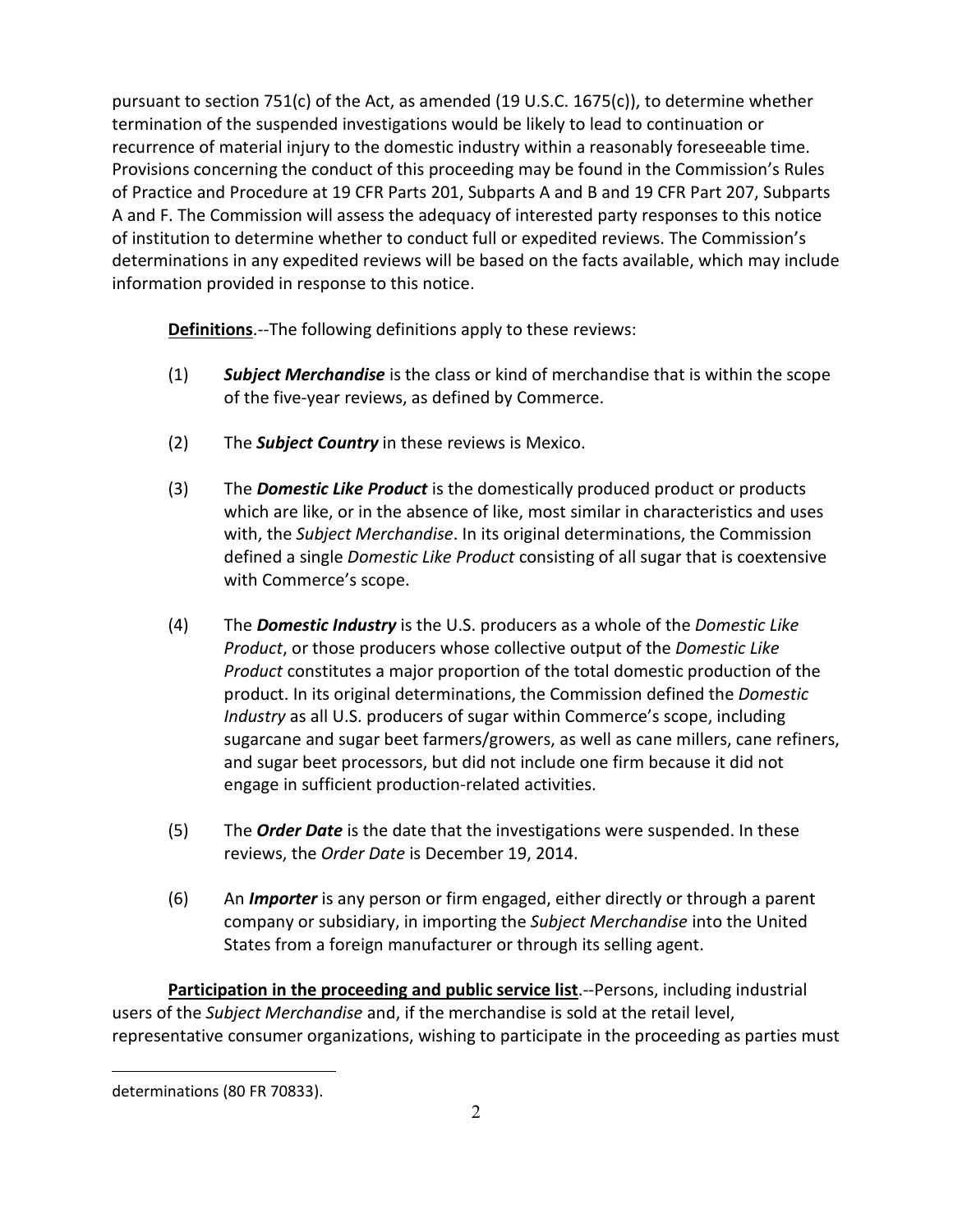file an entry of appearance with the Secretary to the Commission, as provided in section 201.11(b)(4) of the Commission's rules, no later than 21 days after publication of this notice in the *Federal Register*. The Secretary will maintain a public service list containing the names and addresses of all persons, or their representatives, who are parties to the proceeding.

Former Commission employees who are seeking to appear in Commission five-year reviews are advised that they may appear in a review even if they participated personally and substantially in the corresponding underlying original investigation or an earlier review of the same underlying investigation. The Commission's designated agency ethics official has advised that a five-year review is not the same particular matter as the underlying original investigation, and a five-year review is not the same particular matter as an earlier review of the same underlying investigation for purposes of 18 U.S.C. 207, the post employment statute for Federal employees, and Commission rule 201.15(b) (19 CFR 201.15(b)), 79 FR 3246 (Jan. 17, 2014), 73 FR 24609 (May 5, 2008). Consequently, former employees are not required to seek Commission approval to appear in a review under Commission rule 19 CFR 201.15, even if the corresponding underlying original investigation or an earlier review of the same underlying investigation was pending when they were Commission employees. For further ethics advice on this matter, contact Charles Smith, Office of the General Counsel, at 202-205-3408.

**Limited disclosure of business proprietary information (BPI) under an administrative protective order (APO) and APO service list**.--Pursuant to section 207.7(a) of the Commission's rules, the Secretary will make BPI submitted in this proceeding available to authorized applicants under the APO issued in the proceeding, provided that the application is made no later than 21 days after publication of this notice in the *Federal Register*. Authorized applicants must represent interested parties, as defined in 19 U.S.C. 1677(9), who are parties to the proceeding. A separate service list will be maintained by the Secretary for those parties authorized to receive BPI under the APO.

**Certification**.--Pursuant to section 207.3 of the Commission's rules, any person submitting information to the Commission in connection with this proceeding must certify that the information is accurate and complete to the best of the submitter's knowledge. In making the certification, the submitter will acknowledge that information submitted in response to this request for information and throughout this proceeding or other proceeding may be disclosed to and used: (i) by the Commission, its employees and Offices, and contract personnel (a) for developing or maintaining the records of this or a related proceeding, or (b) in internal investigations, audits, reviews, and evaluations relating to the programs, personnel, and operations of the Commission including under 5 U.S.C. Appendix 3; or (ii) by U.S. government employees and contract personnel, solely for cybersecurity purposes. All contract personnel will sign appropriate nondisclosure agreements.

**Written submissions**.--Pursuant to section 207.61 of the Commission's rules, each interested party response to this notice must provide the information specified below. The deadline for filing such responses is December 30, 2019. Pursuant to section 207.62(b) of the Commission's rules, eligible parties (as specified in Commission rule 207.62(b)(1)) may also file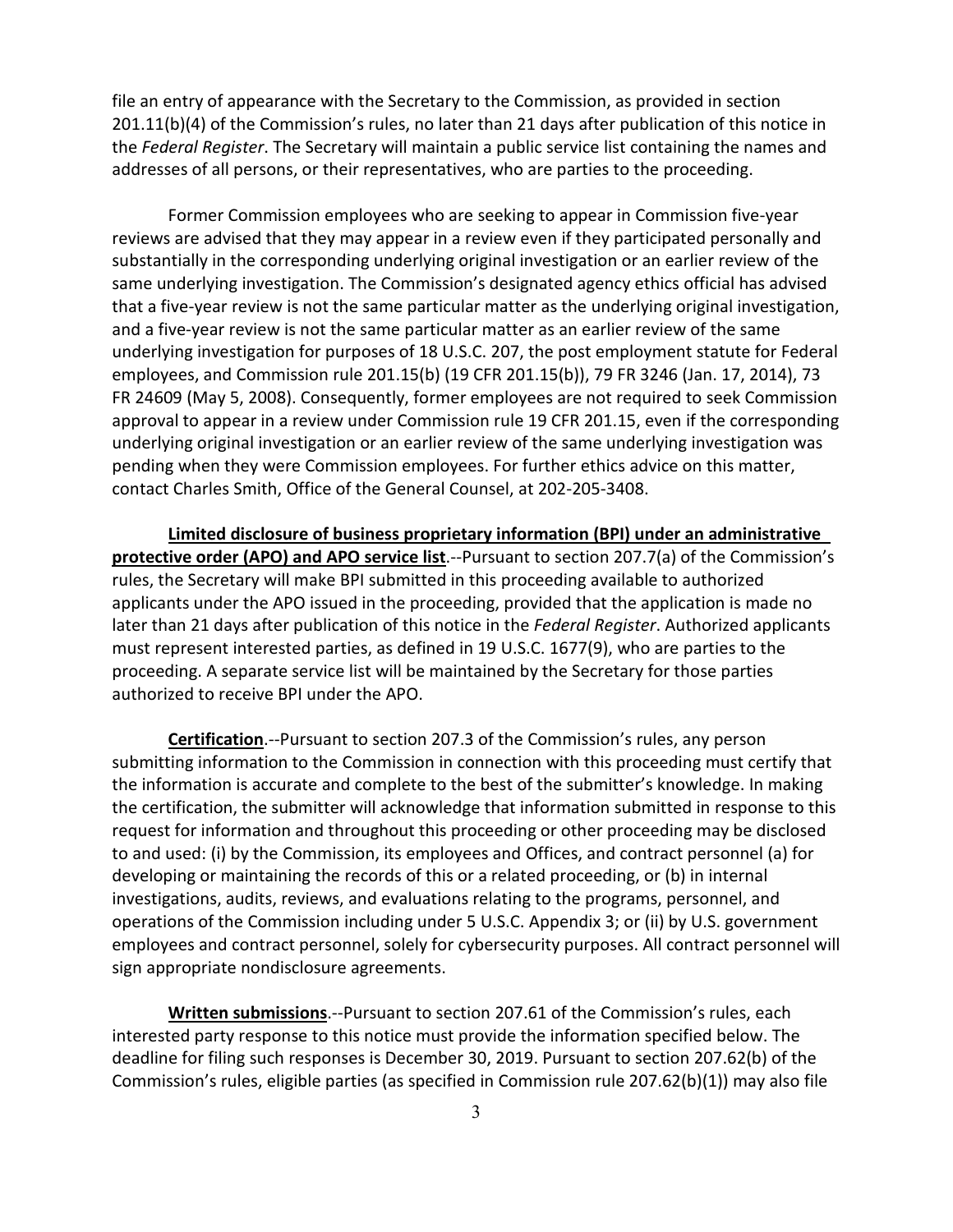comments concerning the adequacy of responses to the notice of institution and whether the Commission should conduct expedited or full reviews. The deadline for filing such comments is February 11, 2020. All written submissions must conform with the provisions of section 201.8 of the Commission's rules; any submissions that contain BPI must also conform with the requirements of sections 201.6, 207.3, and 207.7 of the Commission's rules. The Commission's *Handbook on Filing Procedures*, available on the Commission's website at [https://www.usitc.gov/documents/handbook\\_on\\_filing\\_procedures.pdf,](https://www.usitc.gov/documents/handbook_on_filing_procedures.pdf) elaborates upon the Commission's procedures with respect to filings. Also, in accordance with sections 201.16(c) and 207.3 of the Commission's rules, each document filed by a party to the proceeding must be served on all other parties to the proceeding (as identified by either the public or APO service list as appropriate), and a certificate of service must accompany the document (if you are not a party to the proceeding you do not need to serve your response).

No response to this request for information is required if a currently valid Office of Management and Budget ("OMB") number is not displayed; the OMB number is 3117 0016/USITC No. 19-5-449, expiration date June 30, 2020. Public reporting burden for the request is estimated to average 15 hours per response. Please send comments regarding the accuracy of this burden estimate to the Office of Investigations, U.S. International Trade Commission, 500 E Street SW, Washington, DC 20436.

**Inability to provide requested information**.--Pursuant to section 207.61(c) of the Commission's rules, any interested party that cannot furnish the information requested by this notice in the requested form and manner shall notify the Commission at the earliest possible time, provide a full explanation of why it cannot provide the requested information, and indicate alternative forms in which it can provide equivalent information. If an interested party does not provide this notification (or the Commission finds the explanation provided in the notification inadequate) and fails to provide a complete response to this notice, the Commission may take an adverse inference against the party pursuant to section 776(b) of the Act (19 U.S.C. 1677e(b)) in making its determinations in the reviews.

**INFORMATION TO BE PROVIDED IN RESPONSE TO THIS NOTICE OF INSTITUTION**: As used below, the term "firm" includes any related firms.

- (1) The name and address of your firm or entity (including World Wide Web address) and name, telephone number, fax number, and E-mail address of the certifying official.
- (2) A statement indicating whether your firm/entity is an interested party under 19 U.S.C. 1677(9) and if so, how, including whether your firm/entity is a U.S. sugarcane or sugar beet farmer/grower, cane miller, cane refiner, and/or sugar beet processor of the *Domestic Like Product*, a U.S. union or worker group, a U.S. importer of the *Subject Merchandi*se, a foreign producer or exporter of the *Subject Merchandise*, a U.S. or foreign trade or business association (a majority of whose members are interested parties under the statute), or another interested party (including an explanation). If you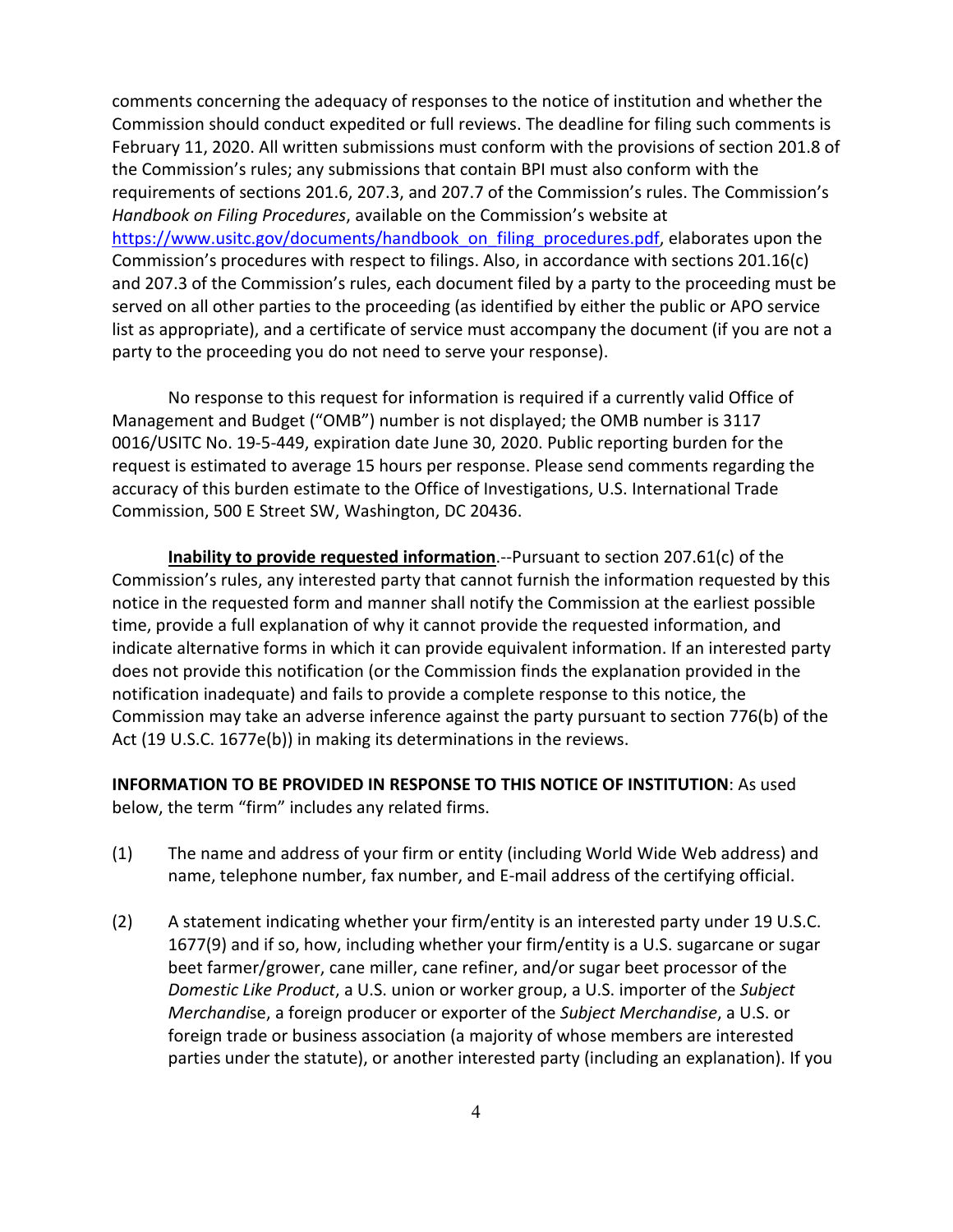are a union/worker group or trade/business association, identify the firms in which your workers are employed or which are members of your association.

- (3) A statement indicating whether your firm/entity is willing to participate in this proceeding by providing information requested by the Commission.
- (4) A statement of the likely effects of the termination of the suspended investigations on the *Domestic Industry* in general and/or your firm/entity specifically. In your response, please discuss the various factors specified in section 752(a) of the Act (19 U.S.C. 1675a(a)) including the likely volume of subject imports, likely price effects of subject imports, and likely impact of imports of *Subject Merchandise* on the *Domestic Industry*.
- (5) A list of all known and currently operating U.S. sugarcane or sugar beet farmers/growers, cane millers, cane refiners, and sugar beet processors of the *Domestic Like Product*. Identify any known related parties and the nature of the relationship as defined in section 771(4)(B) of the Act (19 U.S.C. 1677(4)(B)).
- (6) A list of all known and currently operating U.S. importers of the *Subject Merchandise* and producers of the *Subject Merchandise* in the *Subject Country* that currently export or have exported *Subject Merchandise* to the United States or other countries since the *Order Date*.
- (7) A list of 3-5 leading purchasers in the U.S. market for the *Domestic Like Product* and the *Subject Merchandise* (including street address, World Wide Web address, and the name, telephone number, fax number, and E-mail address of a responsible official at each firm).
- (8) A list of known sources of information on national or regional prices for the *Domestic Like Product* or the *Subject Merchandise* in the U.S. or other markets.
- (9) If you are a U.S. producer of the *Domestic Like Product* by reason of sugar beet and/or sugarcane farming/growing, provide the following information on your firm's farmer/grower operations on the *Domestic Like Product* during crop year (typically October–September) 2017/18: total acres owned/leased (in number of acres), total acres of sugarcane and sugar beets harvested (in number of acres), sugar beet and sugarcane production (in short tons), an estimate of the percentage of total U.S. sugar beet and sugarcane production by U.S. sugar beet and sugarcane growers accounted for by your firm's(s') production (if known), and an estimate of the percentage of total U.S. acres of sugarcane and sugar beets harvested accounted for by your firm's(s') acres of sugarcane and sugar beets harvested (if known). If you are a U.S. producer of the *Domestic Like Product* by reason of cane milling, cane refining, and/or sugar beet processing, provide the following information on your firm's operations on the *Domestic Like Product* during crop year 2017/18 (report quantity data in short tons raw value, and value data in U.S. dollars, f.o.b. plant). If you are a union/worker group or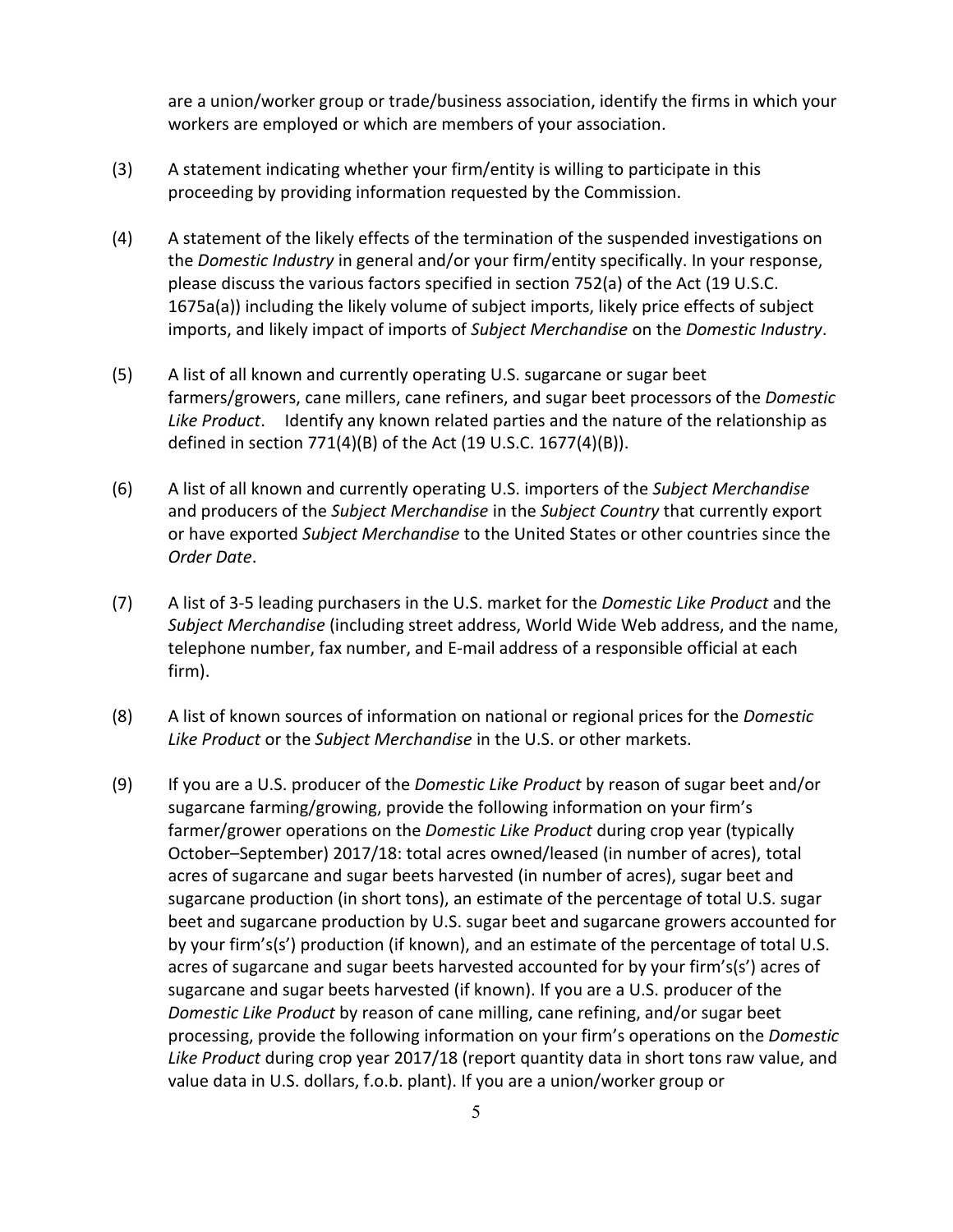trade/business association, provide the information, on an aggregate basis, for the firms in which your workers are employed/which are members of your association.

- (a) Production (quantity) and, if known, an estimate of the percentage of total U.S. production of the *Domestic Like Product* accounted for by your firm's(s') production;
- (b) Capacity (quantity) of your firm to produce the *Domestic Like Product* (that is, the level of production that your establishment(s) could reasonably have expected to attain during the year, assuming normal operating conditions (using equipment and machinery in place and ready to operate), normal operating levels (hours per week/weeks per year), time for downtime, maintenance, repair, and cleanup, and a typical or representative product mix);
- (c) the quantity and value of U.S. commercial shipments of the *Domestic Like Product* produced in your U.S. plant(s);
- (d) the quantity and value of U.S. internal consumption/company transfers of the *Domestic Like Product* produced in your U.S. plant(s); and
- (e) the value of (i) net sales, (ii) cost of goods sold (COGS), (iii) gross profit, (iv) selling, general and administrative (SG&A) expenses, and (v) operating income of the *Domestic Like Product* produced in your U.S. plant(s) (include both U.S. and export commercial sales, internal consumption, and company transfers) for your most recently completed fiscal year (identify the date on which your fiscal year ends).
- (10) If you are a U.S. importer or a trade/business association of U.S. importers of the *Subject Merchandise* from the *Subject Country*, provide the following information on your firm's(s') operations on that product during crop year 2017/18 (report quantity data in short tons raw value, and value data in U.S. dollars). If you are a trade/business association, provide the information, on an aggregate basis, for the firms which are members of your association.
	- (a) The quantity and value (landed, duty-paid) of U.S. imports and, if known, an estimate of the percentage of total U.S. imports of *Subject Merchandise* from the *Subject Country* accounted for by your firm's(s') imports;
	- (b) the quantity and value (f.o.b. U.S. port) of U.S. commercial shipments of *Subject Merchandise* imported from the *Subject Country*; and
	- (c) the quantity and value (f.o.b. U.S. port) of U.S. internal consumption/company transfers of *Subject Merchandise* imported from the *Subject Country*.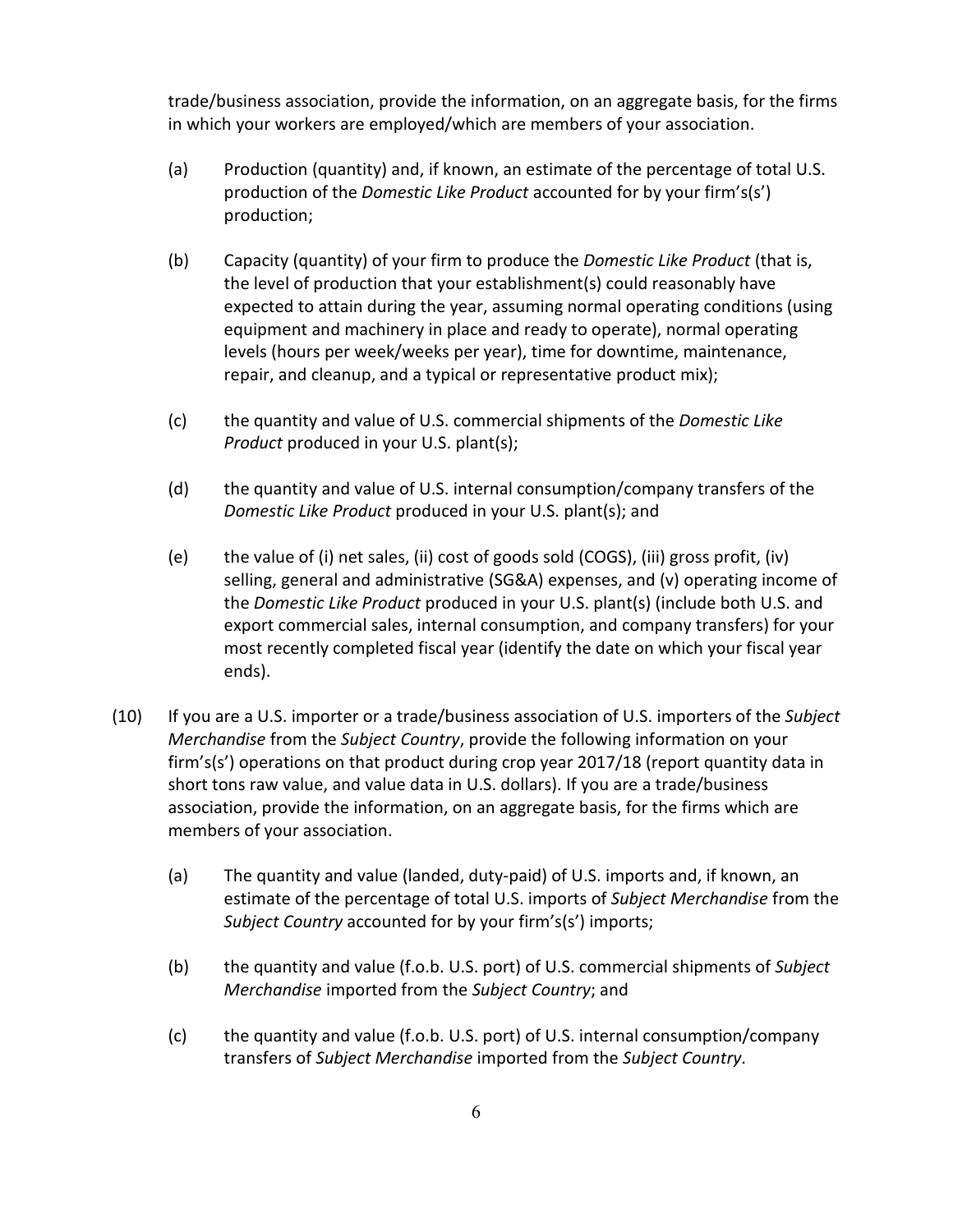- (11) If you are a producer, an exporter, or a trade/business association of producers or exporters of the *Subject Merchandise* in the *Subject Country*, provide the following information on your firm's(s') operations on that product during crop year 2017/18 (report quantity data in short tons raw value, and value data in U.S. dollars, landed and duty-paid at the U.S. port). If you are a trade/business association, provide the information, on an aggregate basis, for the firms which are members of your association.
	- (a) Production (quantity) and, if known, an estimate of the percentage of total production of *Subject Merchandise* in the *Subject Country* accounted for by your firm's(s') production;
	- (b) Capacity (quantity) of your firm(s) to produce the *Subject Merchandise* in the *Subject Country* (that is, the level of production that your establishment(s) could reasonably have expected to attain during the year, assuming normal operating conditions (using equipment and machinery in place and ready to operate), normal operating levels (hours per week/weeks per year), time for downtime, maintenance, repair, and cleanup, and a typical or representative product mix); and
	- (c) the quantity and value of your firm's(s') exports to the United States of *Subject Merchandise* and, if known, an estimate of the percentage of total exports to the United States of *Subject Merchandise* from the *Subject Country* accounted for by your firm's(s') exports.
- (12) Identify significant changes, if any, in the supply and demand conditions or business cycle for the *Domestic Like Product* that have occurred in the United States or in the market for the *Subject Merchandise* in the *Subject Country* since the *Order Date*, and significant changes, if any, that are likely to occur within a reasonably foreseeable time. Supply conditions to consider include technology; production methods; development efforts; ability to increase production (including the shift of production facilities used for other products and the use, cost, or availability of major inputs into production); and factors related to the ability to shift supply among different national markets (including barriers to importation in foreign markets or changes in market demand abroad). Demand conditions to consider include end uses and applications; the existence and availability of substitute products; and the level of competition among the *Domestic Like Product* produced in the United States, *Subject Merchandise* produced in the *Subject Country*, and such merchandise from other countries.
- (13) **(OPTIONAL)** A statement of whether you agree with the above definitions of the *Domestic Like Product* and *Domestic Industry*; if you disagree with either or both of these definitions, please explain why and provide alternative definitions.